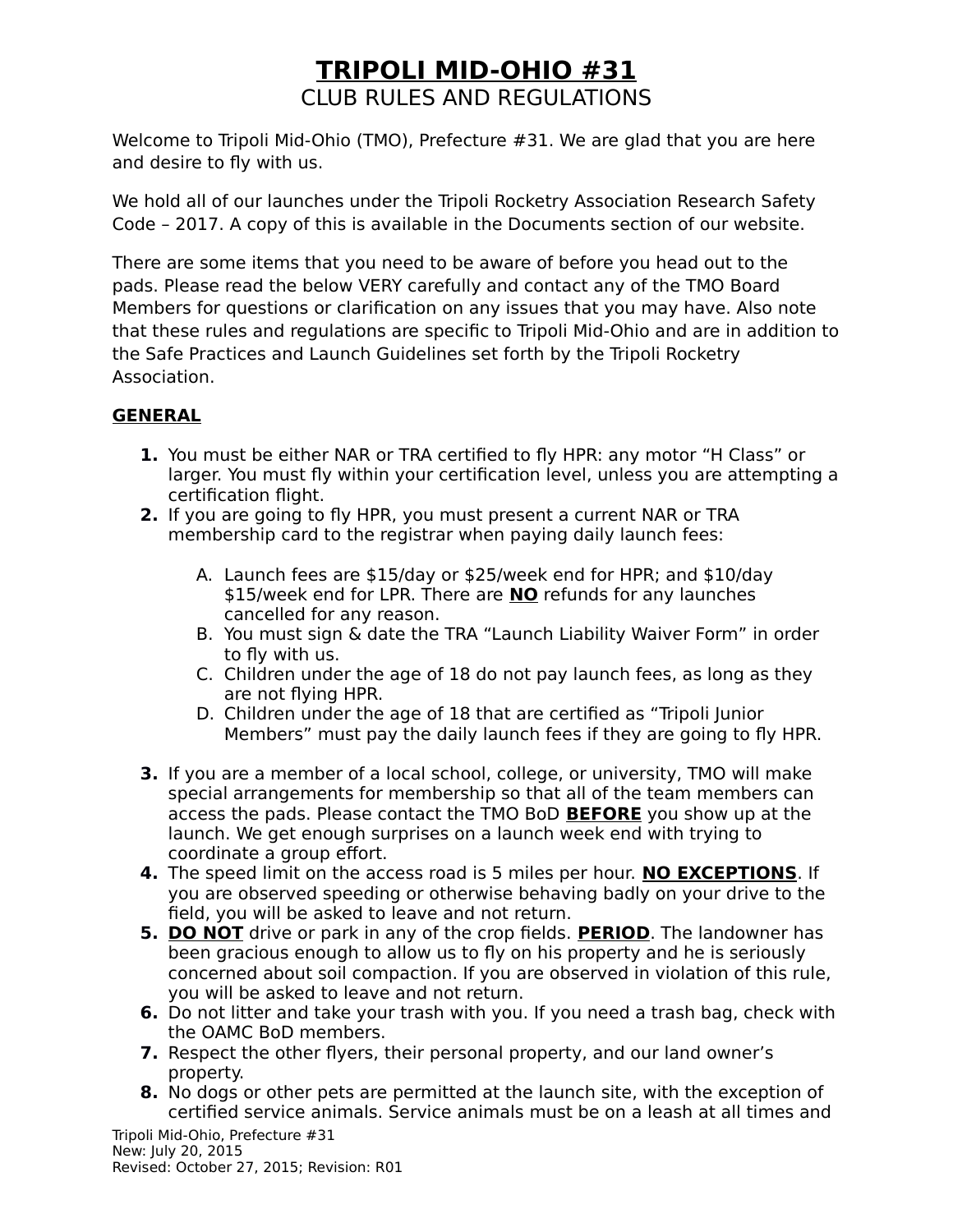are not permitted across the bridge. Animal owners are responsible for cleaning up all solid 'droppings'.

### **MOTORS**

Tripoli Mid-Ohio supports the following rocket motors:

- **1.** Currently certified commercial Black Powder (BP) motors
- **2.** Currently certified commercial Ammonium Perchlorate Composite Propellant (APCP) motors
- **3.** All Hybrid motors. We do not have Ground Support Equipment (GSE), so please bring your own.
- **4.** Research APCP motors, within the flier's TRA certification level.
- **5.** Research sugar motors, within the flier's TRA certification level.
- **6.** With the exception of nitrous-oxide hybrid rocket motors, liquid rocket motors are prohibited at TMO Launches.
- **7.** The following propellants are also excluded from TMO launches: So-called double-based, triple-based, and micro-grain propellants (including zinc/sulfur propellants).
- **8.** You must be TRA Level 2 or 3 the fly **ANY** Research motor. **NO EXCEPTIONS**.

### **LAUNCH PREP AND LAUNCHING**

- **1.** Do not install igniters in any rocket motors until you are at the pad. **NO EXCEPTIONS!**
- **2.** If it is necessary to install an igniter in a motor, such as for a two-stage project, please discuss this with the RSO and LCO before the installation.
- **3.** Do not arm any altimeters or timers until your rocket is on the pad and pointed in the flight direction. It is highly suggested that you arm any electronics **BEFORE** installing igniters.
- **4.** Check all motor leads for a safe condition before connecting them to your igniter. To do this, lightly touch the micro clips together and watch for a spark. If there is no spark, you are safe to connect them. If you observe a spark, contact the pad manager and LCO immediately. **DO NOT CONNECT THE LEADS TO THE MOTOR!**
- **5.** Do not break or exceed the waiver.
- **6.** Do not break or exceed any call-in altitude windows.
- **7.** If you are flying any "Sparky" motor, you must alert the LCO ahead of time and have a fire crew ready to assist in the event of a field fire.
- **8.** In the event of extremely dry conditions or high winds, the LCO reserves the right to ban all "Sparky" motors.

Tripoli Mid-Ohio, Prefecture #31 New: July 20, 2015 Revised: October 27, 2015; Revision: R01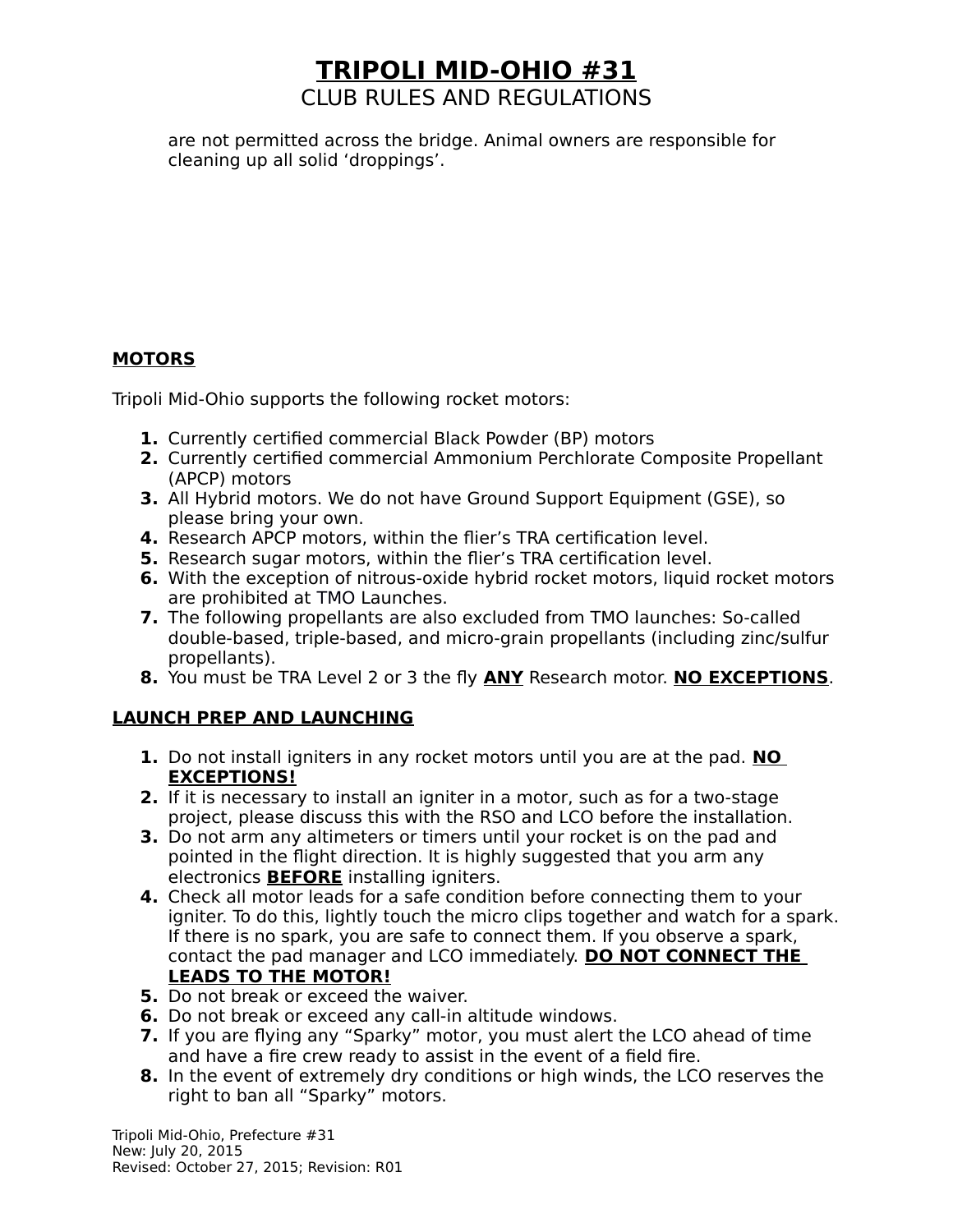#### **MULTI-STAGE ROCKET RULES**

There is an old adage that refers to staging of rockets that goes something like this: "The mathematics of staged rocket flight is  $1+1=5!$ "

When everything works as designed, a multi-stage high power flight is spectacular. However, when something goes wrong, things can get ugly really quickly. There is no

doubt that a multi-staged rocket flight anomaly presents a higher risk of injury or property damage than a conventional single stage rocket.

There are several failure modes present in multi -stage rockets not present in single stage flights including sustainer motors firing when they are not supposed to (on the ground or in flight) as well as sustainers firing after the booster has failed for one reason or another. These failure modes directly impact safety of both the flyers and spectators as the result can be the flight of a rocket under thrust in a nonvertical trajectory.

In an effort to minimize risk, effective November 1, 2017, Tripoli Mid-Ohio #31 has implemented new safety rules regarding high power multi-stage flights at our field:

- An altimeter capable of inhibiting the ignition of the sustainer unless a specific time/altitude threshold is met, or an altimeter that checks for vertical trajectory of flight prior to sustainer ignition.
- Use of timers for second stage ignition is not permitted.
- All staged flights must be approved prior to showing up at the launch. We would prefer at least a week's advance notice.
- There will not be any drag races of multi-stage rockets regardless of impulse installed. When you consider the complexity of each flight with the number of events that must occur for a successful and safe flight, Tripoli Mid-Ohio #31 is not willing to subject our spectators and guests to that level of risk.
- The flier must provide a simulation for the RSO, in order to verify velocity/altitude threshold for allowing sustainer ignition. The rule of thumb is at least 80% of the expected altitude when the sustainer ignition sequence is activated, and at least 200 feet per second velocity when the sustainer comes up to pressure.